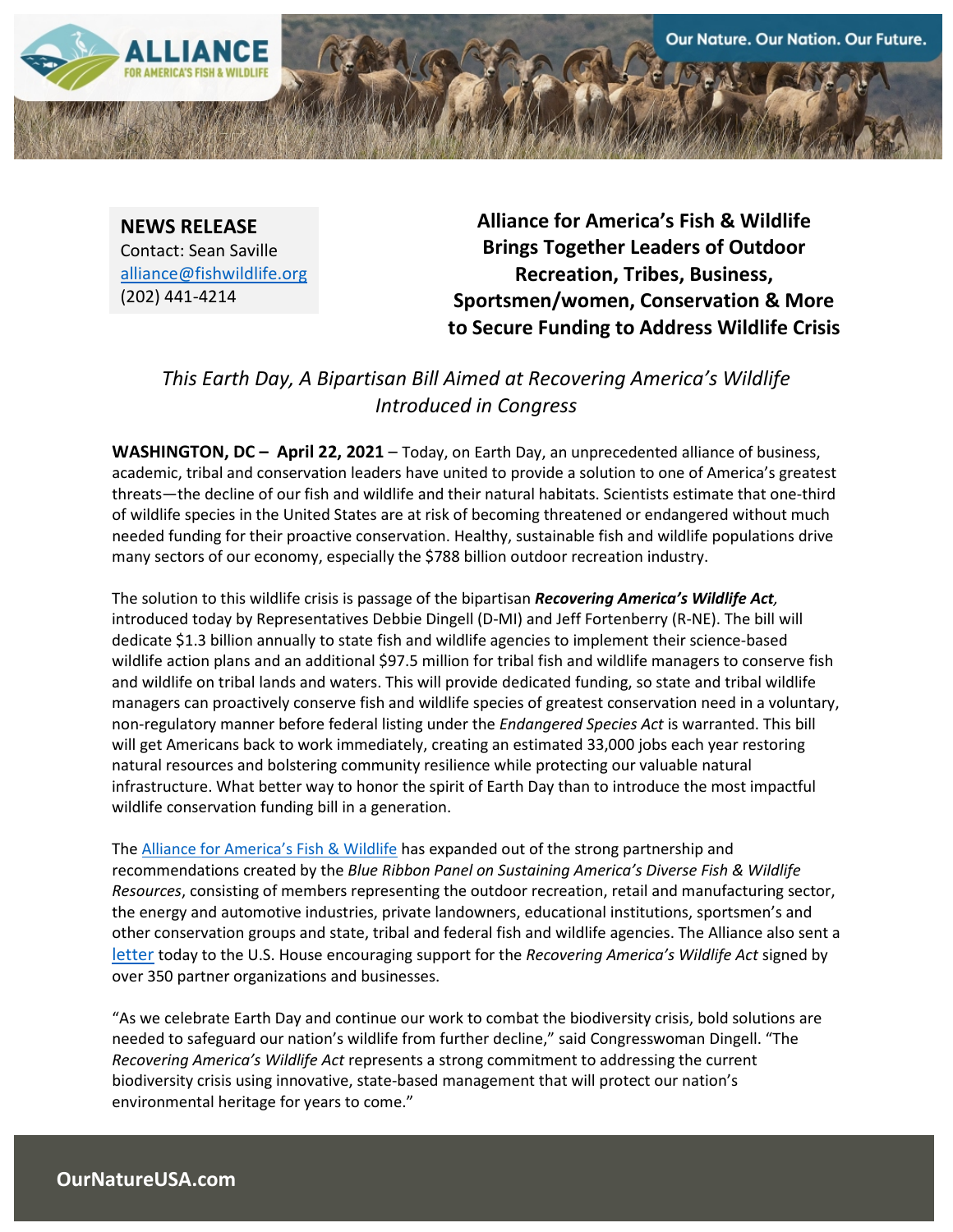

Congressman Fortenberry added "The *Recovering America's Wildlife Act* is smart upstream policy to promote continuity of habitat and prevent the costly downstream emergency room procedures of the *Endangered Species Act*––enhancing opportunity for birders, hikers, hunters, anglers, and the burgeoning field of ecotourism."

Proactive conservation is good for wildlife, good for taxpayers, good for business and good for our communities. By directing funds to State Wildlife Action Plans through the *Recovering America's Wildlife Act*, America will be fueling shovel ready projects that immediately create jobs in a sector with one of the highest returns on investment and supporting continued world class outdoor recreation opportunities.

"This nation is blessed with abundant fish and wildlife resources that provide enjoyment as well as essential services to people and communities. Our state agencies have the primary responsibility of conserving our treasured natural resources and with this dedicated funding, states and our many partners will be able to make sure our fish and wildlife are healthy for years to come," said Sara Parker Pauley, Director of the Missouri Department of Conservation and President of the Association of Fish and Wildlife Agencies. "This past year has really brought into focus the value of nature, outdoor recreation, our overall health, clean air and water and our economy. We must work together now to pass this legislation so that future generations will have these same opportunities and quality of life that we enjoy."

Not since enactment of the Pittman-Robertson and Dingell-Johnson acts, that provided critical funding for fish and wildlife on the brink of extinction, have we had an opportunity to pass legislation of such magnitude to the overall health and wellbeing of our wildlife and our planet Earth. The *Recovering America's Wildlife Act* is the most important conservation legislation in a generation.

"Tribes are our nation's first people and first conservationists with many fish and wildlife species having biological and cultural importance," said Elveda Martinez, President of the Native American Fish and Wildlife Society. "The *Recovering America's Wildlife Act* is monumental legislation for Tribes to protect these species and our cultural ties to them along with promoting tribal self-governance. With the support of this legislation, the Tribes stand ready and committed to ensure that wildlife endures for all of our future generations."

"America's wildlife are in crisis. One-third of all species in the country currently face a heightened risk of extinction. This bill represents a bold, bipartisan vision for how we can recover wildlife and create jobs in every state across the nation," said Collin O'Mara, president and CEO of the National Wildlife Federation. "There is important work just waiting to be done restoring habitat, removing invasive species, stopping wildlife diseases, reducing water pollution, and mitigating the harm from climate change. This bill will put people to work today protecting our wildlife heritage for tomorrow. Representatives Dingell and Fortenberry's steadfast leadership on this bill is a shining example of how